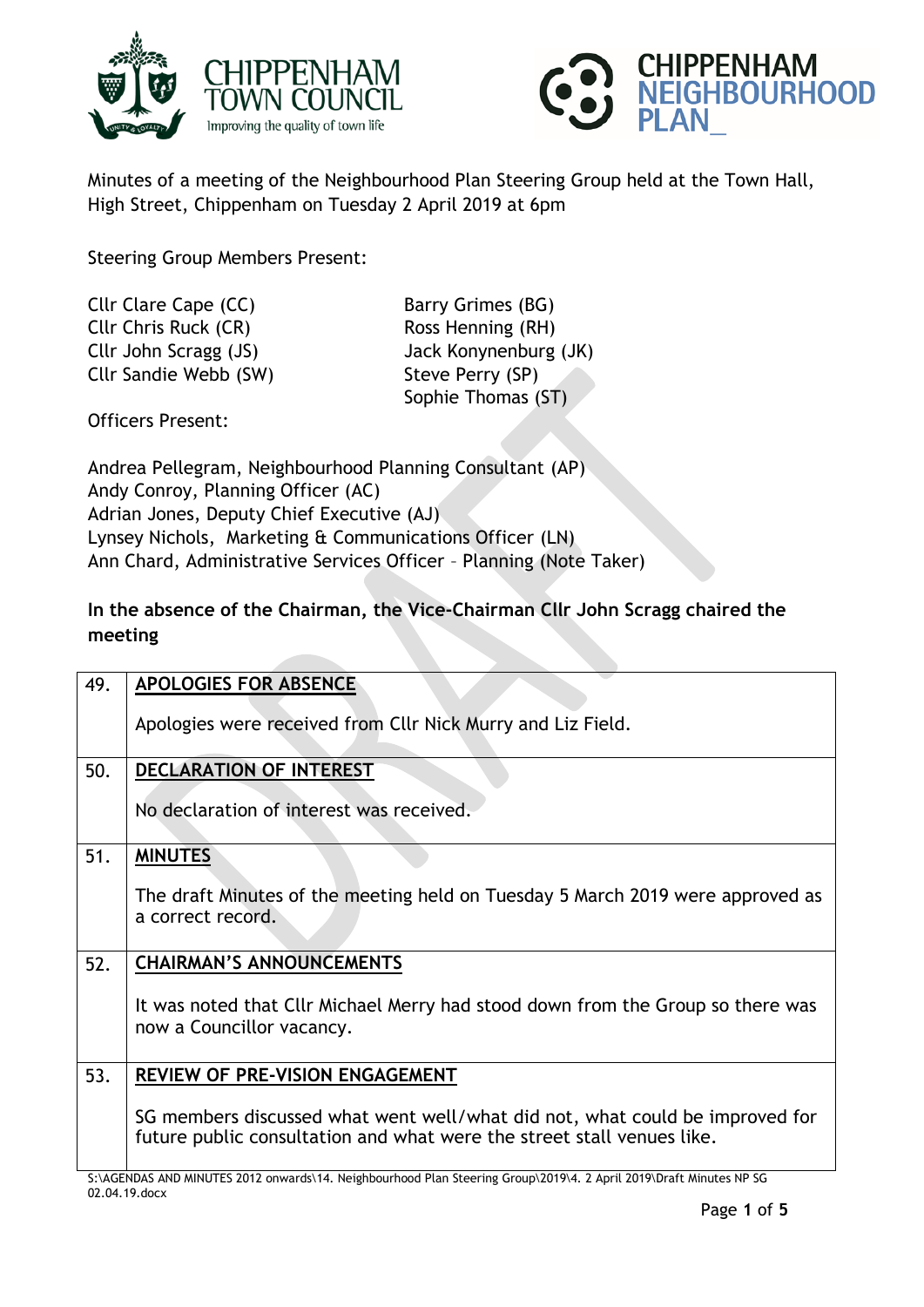|     | Sainsbury Store - most surveys were taken by young parents with small<br>children/babies who were interested in investing in the future. Quite a few<br>people from outside the Town stopped. The elderly were the least interested.<br>All in all a good mix of public.                                                                                                                                                                                                                                                                                                                                                                                |
|-----|---------------------------------------------------------------------------------------------------------------------------------------------------------------------------------------------------------------------------------------------------------------------------------------------------------------------------------------------------------------------------------------------------------------------------------------------------------------------------------------------------------------------------------------------------------------------------------------------------------------------------------------------------------|
|     | Emery Gate - this location had worked well, particularly because it is under cover<br>so people were happy to spend time taking the survey. A good location to use<br>again.                                                                                                                                                                                                                                                                                                                                                                                                                                                                            |
|     | High Street - the original location was too windy so the stall ended up on the<br>Town Hall steps. Again, lots of visitors from outside Town. More Chippenham<br>people in the morning rather than the afternoon and some visitors were just<br>visiting specific shops. Lots of interest, especially from the young. Stall holders<br>had encouraged people to complete the survey on-line.                                                                                                                                                                                                                                                            |
|     | Railway Station - stall was placed at one of the three exits so some people didn't<br>stop. Security was tight and had not allowed a banner or chairs. If used next<br>time, consider alternative location within the Station, such as the central waiting<br>area (although it could be dangerous to distract passengers when so near to the<br>trains).                                                                                                                                                                                                                                                                                               |
|     | Library - not a huge footfall but lots of interest from mums with toddlers.                                                                                                                                                                                                                                                                                                                                                                                                                                                                                                                                                                             |
|     | It was suggested that the opportunity to complete the survey on-line, referenced<br>on the survey hard copies, could be shown more boldly. Chairs for the stall<br>holders and also the public to use had been a good idea. It was noted that more<br>surveys had been completed on-line and approx. 600 responses had been received<br>in total, which was better than expected. It was suggested that A6 handouts<br>could be used next time to direct people to an on-line survey.                                                                                                                                                                   |
|     | RH had delivered a talk to pupils at St. Peter's School recently and there had<br>been a lot of interest from the pupils and particularly from the teachers. He<br>suggested that engaging further with schools would be a good idea. AP suggested<br>using handouts which could go into school bags. They could be asked how they<br>walk around the Town, what routes they take to school and about their cycle<br>policies. AC confirmed that schools would be included for the next round of public<br>consultation. He had also been approached by St. Paul's Women's Union who<br>would like a NP representative to attend one of their meetings. |
|     | The Chairman thanked all those who had manned the stalls.                                                                                                                                                                                                                                                                                                                                                                                                                                                                                                                                                                                               |
|     | Action: Wiltshire Council's 'Community Matters' be used as a Communications<br>tool in future public consultation periods.                                                                                                                                                                                                                                                                                                                                                                                                                                                                                                                              |
| 54. | <b>PRESENTATION OF SURVEY RESULTS</b>                                                                                                                                                                                                                                                                                                                                                                                                                                                                                                                                                                                                                   |
|     | AC delivered a PowerPoint presentation showing the survey results. SG members<br>discussed the results and how the results should be presented to the public. AC<br>explained that some topics may be combined and that coding of topics would be<br>improved. He would work with BG on this prior to publication. Some results were<br>still to be processed.                                                                                                                                                                                                                                                                                          |
|     |                                                                                                                                                                                                                                                                                                                                                                                                                                                                                                                                                                                                                                                         |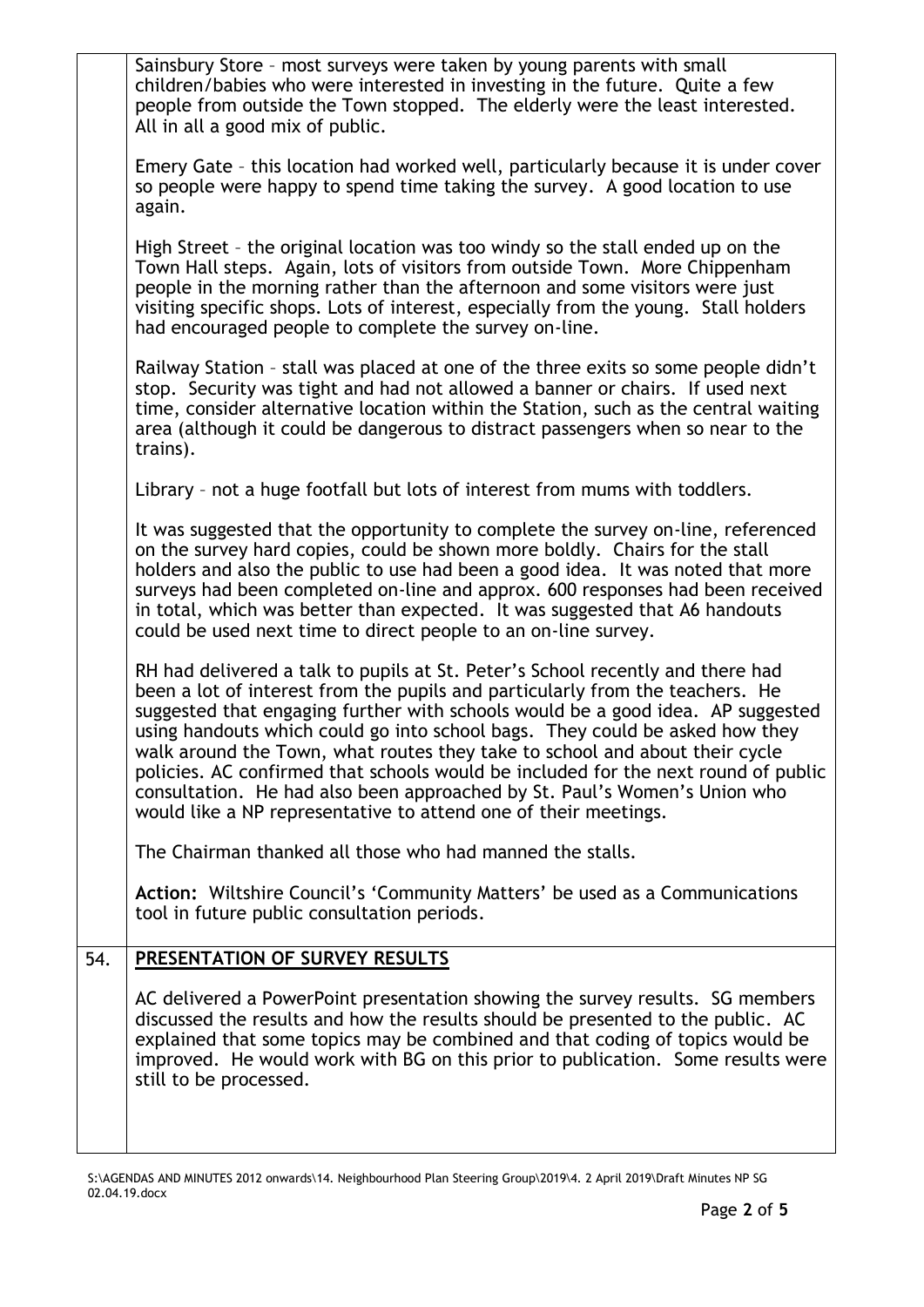| With regard to Q1, transport links was rated most highly. John Coles Park rated                                                                              |
|--------------------------------------------------------------------------------------------------------------------------------------------------------------|
| more highly than Monkton Park but it was hoped that once devolution had taken                                                                                |
| place, this would improve. This could also be explained by the fact that one was a                                                                           |
| traditional park and one an open countryside-type park. It wasn't surprising that                                                                            |
| the newly refurbished cinema rated highly in terms of Amenities Topic. Stanley                                                                               |
| Park had been categorised under the heading of Leisure & Recreation. Location                                                                                |
| had also appeared high on the list, showing that people like Chippenham because<br>it has easy access to the M4 and places such as Bristol, Bath and London. |
|                                                                                                                                                              |

With regard to Q2, shops had rated highly. AP recommended that SG members read a report by the House of Commons entitled High streets and Town Centres in 2030 (AC to circulate link). She also suggested working closely with the BID to take on their views re: policies and also with the LEP. A Town Centre Topic Sub-Group is a must. SW noted that the Town was evolving yet still managed to retain its banks, unlike some other towns. More was needed to encourage people back into Town such as accommodating internet shopping pick-up points. JK said it was important to have residential properties in Town, as well as retail.

SG members were surprised to see the amount of new retirement homes rated highly on the list. AP suggested that the census data should be analysed and it was agreed to circulate a link to local statistics on the Wiltshire Intelligence Network.

In the Town Centre Topic breakdown a percentage of respondents said that pedestrianisation was needed. AJ explained how the Town Council had previously trialled extending the closure of the High Street but the trial had to be pulled due to complaints from residents. He also explained that there was an on-going issue with delivery vehicles accessing the High Street, when officially closed, to deliver to shops (only a few do not have rear access for deliveries). One solution to this problem could be pop-up bollards. It was agreed that any Highway related comments would be passed onto Wiltshire Council.

With regard to Q3 the highest rated topic was 'making the most of the riverside'. It was agreed that the relationship between Emery Gate Car Park and River Island was poor.

The second highest rated response referred to Chippenham as a 'market town'. It was confirmed that the Town does have a market charter and that the market would be devolving to CTC. AP stressed the importance of a really good market to bring people into Town. She suggested talking to Andrew Tugg, CEO at Cirencester regarding the results achieved there and SW agreed to do this. AJ added that Devizes had featured in the media regarding its improved market and that CTC will recruit a Market Officer soon. Other suggestions were to hold a Christmas market like the one in Bath, an arts market and a youth market.

With regard to Q4, AP recommended identifying all facilities and looking at how subscribed/under subscribed they are to identify what is needed.

With regard to Q5 – Q9, the majority of respondents were in the 50-59 age bracket and BG suggested this be compared to the Town population as a whole.

It was noted that 101 respondents said they would like to be part of a topic group which was very encouraging.

S:\AGENDAS AND MINUTES 2012 onwards\14. Neighbourhood Plan Steering Group\2019\4. 2 April 2019\Draft Minutes NP SG 02.04.19.docx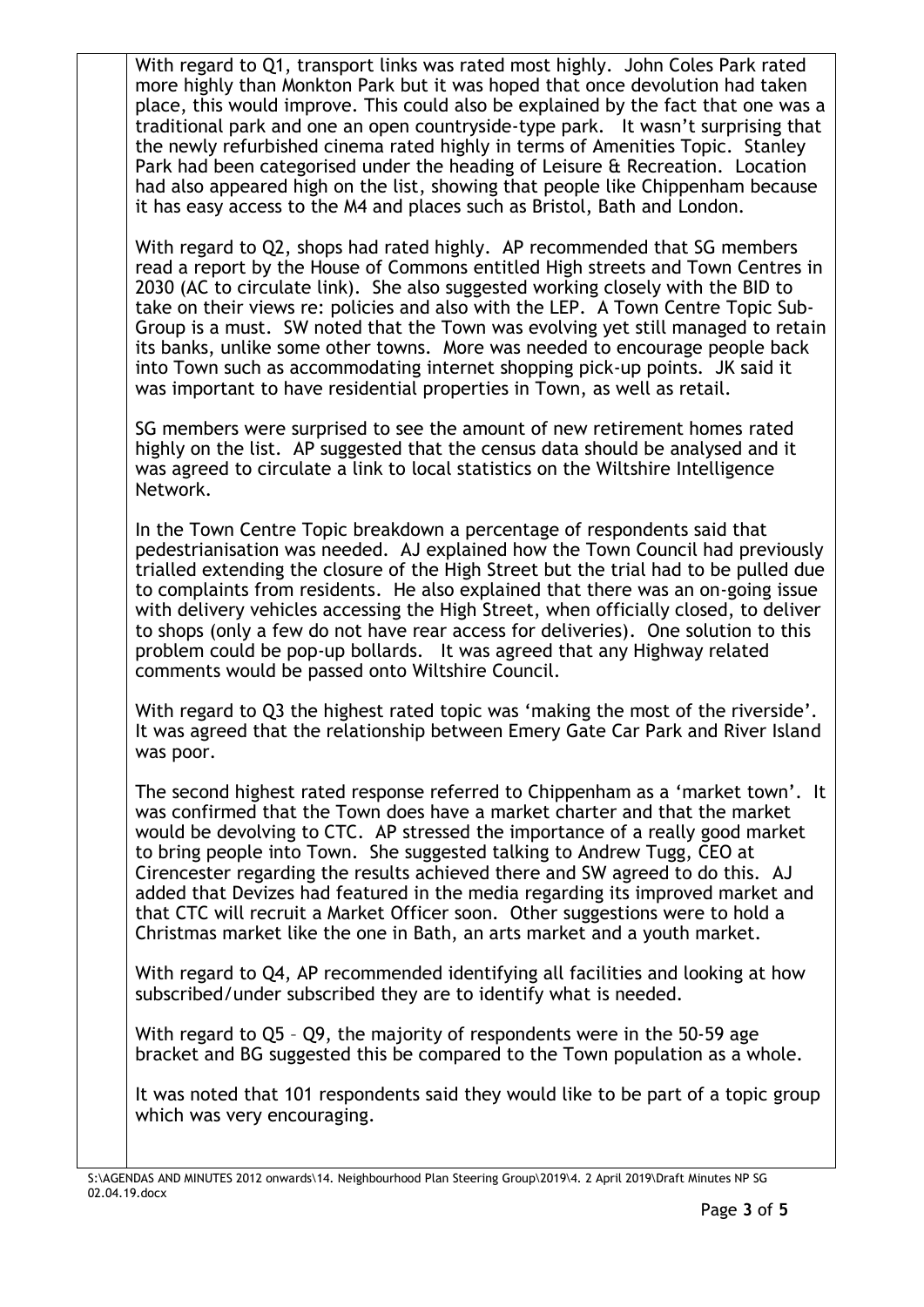|     | Analysing postcodes had shown that most areas of the Town had been reached<br>and further beyond also. It would be useful to get more feedback from outside<br>the Town as they may have different opinions and this was something which could<br>be considered when carrying out future surveys. SW suggested continuing<br>dialogue/consultation with Chippenham Community Area Parish Forum on the NP.<br>AC and BG would now work on improving the coding and draw out the top $(5 - 10)$<br>answers ready for circulating on social media, website, etc. It would be made<br>clear during future public consultation that there were some issues that CTC<br>could not do anything about but that this information would be shared with WC<br>(e.g. potholes). AP suggested 2-3 sentences explaining only some of the<br>information would be used in the NP and other information would be shared with<br>WC.<br><b>Action:</b><br>AC to work with BG on coding before the next SG meeting.<br>AC to circulate link to House of Commons Town Centre report.<br>AC to circulate link to the Wiltshire Intelligence Network. |
|-----|----------------------------------------------------------------------------------------------------------------------------------------------------------------------------------------------------------------------------------------------------------------------------------------------------------------------------------------------------------------------------------------------------------------------------------------------------------------------------------------------------------------------------------------------------------------------------------------------------------------------------------------------------------------------------------------------------------------------------------------------------------------------------------------------------------------------------------------------------------------------------------------------------------------------------------------------------------------------------------------------------------------------------------------------------------------------------------------------------------------------------------|
| 55. | <b>TOPIC SELECTION FOR VISION</b>                                                                                                                                                                                                                                                                                                                                                                                                                                                                                                                                                                                                                                                                                                                                                                                                                                                                                                                                                                                                                                                                                                |
|     | SG members discussed which topics the Neighbourhood Plan could focus on<br>bearing in mind the survey results, where it can add most value, and where there<br>are gaps in current planning policy.                                                                                                                                                                                                                                                                                                                                                                                                                                                                                                                                                                                                                                                                                                                                                                                                                                                                                                                              |
|     | AC had spoken to NM and it was suggested that a smaller, interim working party<br>could be set up to draft a vision to bring back to the next SG meeting. He still<br>had to load some remaining data which might affect the results. It was agreed to<br>drop tourism as a topic the NP might focus on as a tourism strategy was already<br>being prepared by CTC. CC requested that commitment to being carbon-neutral<br>be considered. AC/AP explained that the interim group could prepare a draft<br>vision around the following topics (although this did not exclude other topics<br>being considered):-                                                                                                                                                                                                                                                                                                                                                                                                                                                                                                                 |
|     | Sustainable Transport Network<br>٠<br>Town Centre Improvement Plan<br>$\bullet$<br>Green Infrastructure Strategy<br>$\bullet$<br><b>Community Infrastructure</b><br>$\bullet$<br>Housing<br>$\bullet$                                                                                                                                                                                                                                                                                                                                                                                                                                                                                                                                                                                                                                                                                                                                                                                                                                                                                                                            |
|     | AC explained that design and sustainability could cut across all topics. AP<br>stressed that housing was hard to evidence and would require site allocations.<br>She also stressed the importance of focusing on just a few issues - less is more!<br>BG queried whether the economy should be a topic for the NP to progress. AP<br>stressed that this was more of a strategic issue and would require a substantial<br>amount of resources to evidence. It was agreed that NM, JS, RH, JK and SW<br>would sit on the interim working party with support from AC and AP.                                                                                                                                                                                                                                                                                                                                                                                                                                                                                                                                                        |
|     | Action: AC to arrange an interim working party.                                                                                                                                                                                                                                                                                                                                                                                                                                                                                                                                                                                                                                                                                                                                                                                                                                                                                                                                                                                                                                                                                  |
| 56. | BRIEFING ON MEETING WITH LPA                                                                                                                                                                                                                                                                                                                                                                                                                                                                                                                                                                                                                                                                                                                                                                                                                                                                                                                                                                                                                                                                                                     |
|     |                                                                                                                                                                                                                                                                                                                                                                                                                                                                                                                                                                                                                                                                                                                                                                                                                                                                                                                                                                                                                                                                                                                                  |